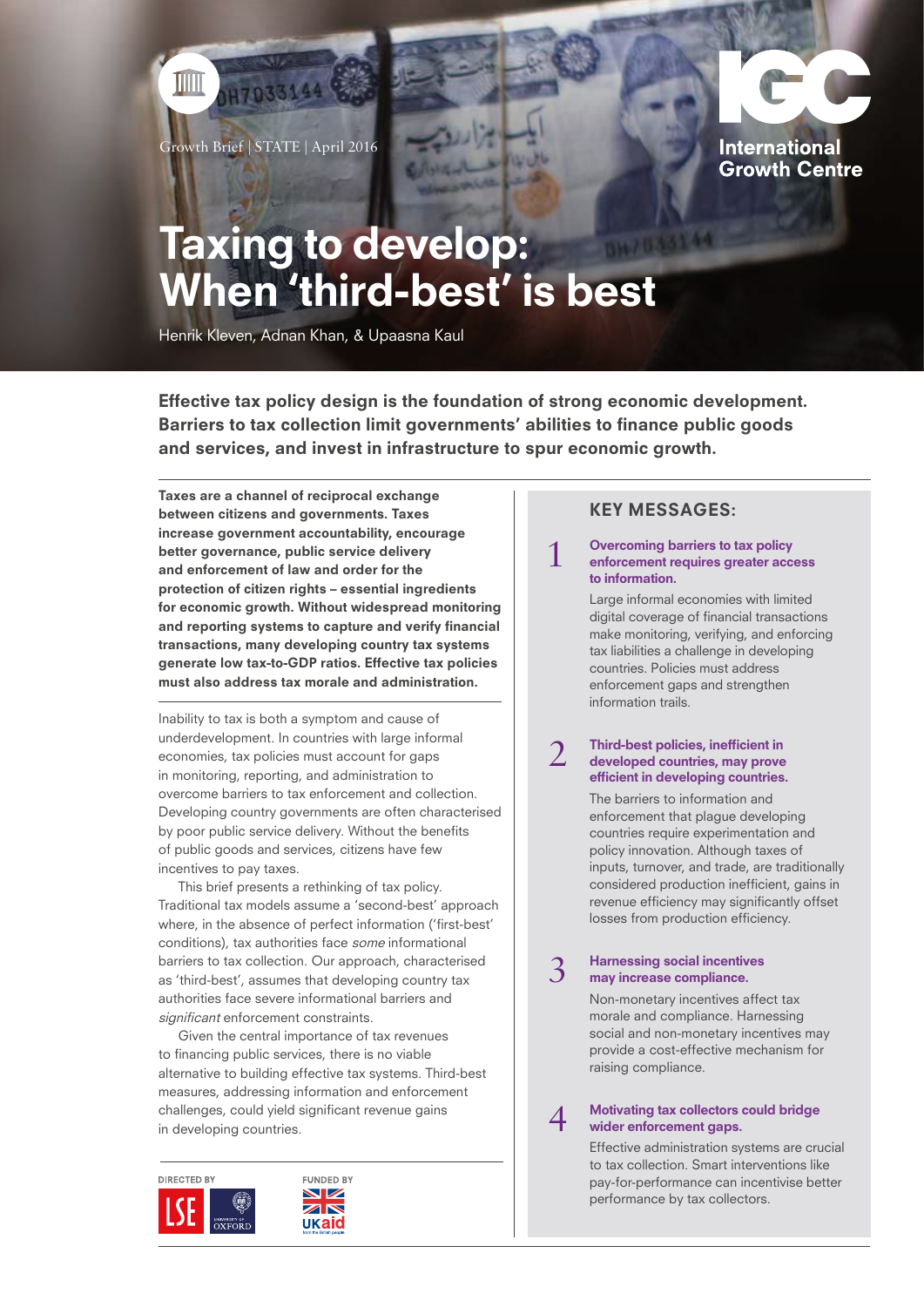# Overcoming barriers to tax policy enforcement requires greater access to information



Tax collection requires effective enforcement mechanisms. For this, governments must have the capacity to monitor and verify taxable financial transactions. This is a particularly vexing problem for developing country governments where a significant proportion of the labour force is engaged in informal employment (Auriol & Warlters, 2005).

The prevalence of informal or unregistered labour within developing countries reduces the proportion of financial transaction data that flows through verifiable channels. Without access to third-party verifiable transaction data, modern tax instruments are much less effective at monitoring and enforcing tax payment.

Modern tax systems rely on comprehensive systems of verifiable information reported by third-party institutions (e.g. employers, banks, and investment or pension funds). These explicit thirdparty verified information trails form the basis of

a modern government's tax enforcement capacity. Explicit information is reinforced through various implicit information trails. Implicit information is typically created through transactions between the taxpayers and third-party agents (e.g. credit card records, mortgages, contracts, etc.) and functions as a supplemental means of monitoring and verifying any self-reported or non-third-party reported income.

Both explicit and implicit information trails rely on widespread coverage of reporting and documentation to generate traceable financial flows – but this is often missing in developing country tax systems. Access to high-quality explicit and implicit information trails allow governments to systematically compare third-party reported information with selfreported tax returns in order to uncover discrepancies or detect tax evasion. This intrinsically raises the costs of non-compliance by taxpayers and, consequently, increases revenues collected.

**Figure 1:** Tax collection relative to the proportion of self-employed workers

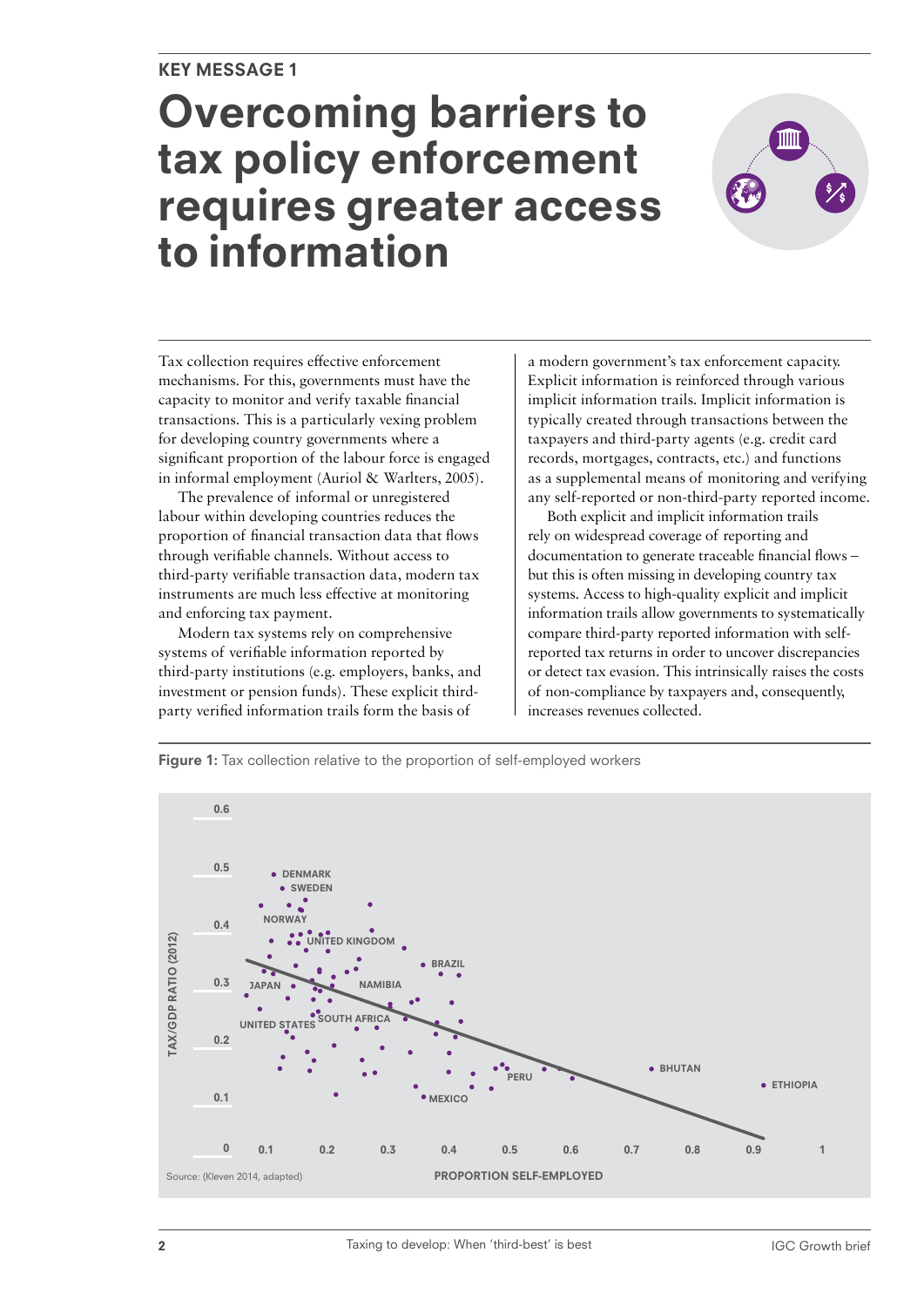# UNWILLING OR UNABLE TO CHEAT? EVIDENCE FROM DENMARK

The impact of small informational barriers can be seen even in Denmark, which has an exceptionally effective tax enforcement system and the world's highest tax-to-GDP ratio (48.6%). Evasion in Denmark is very low because most income is in fact third-party reported. In contrast, income in most low-income countries is purely self-reported. With the obvious caveat that Danish estimates do not directly apply to developing countries, we find that evasion rates on total income and on third-party reported income differ due to differences in enforcement. The results suggest that as the fraction of total income that is self-reported increases, evasion rates increase; whereas, the evasion rate for third-party reported income remains close to zero.

Specifically, as the fraction of income that is self-reported approaches 1 (similar to the situation in developing countries) our estimates indicate evasion rates could be as high as 50%. This is likely to be even higher in developing countries where self-reported income evasion is harder to detect (due in part to differences in availability of implicit third-party information trails such as credit cards). In other words, individuals are near-perfect compliers on third-party reported income, and at the same time, large evaders on self-reported income. Hence, tax enforcement is effective whenever third-party reporting is in place, but weak when it is not in place, even in an advanced economy like Denmark (Kleven, 2014).

The structure and composition of labour markets in developing economies tends to be distinct from that of developed economies: developing economies have a higher proportion of self-employed workers (Kleven & Waseem, 2013; Kleven, 2014; Jensen 2016); smaller and less complex firm structures; and a less sophisticated financial sector. Many of these characteristics are interrelated and may partly explain why the scope for tax evasion tends to be greater in developing countries. The result, illustrated in Figure 1 opposite, is that countries where a higher share of the population is self-employed generate lower tax-to-GDP ratios.

The prevalence of these constraints in developing countries has meant that tax policies designed with the assumption of widespread coverage and availability of third-party reported information trails have proven highly ineffectual for tax revenue generation. The challenge for policymakers and researchers remains to develop a better understanding

© Getty Images © Getty Images



of how to design localised or contextually appropriate policies and systems for tax collection.

As countries develop, both the proportion of tax revenues gathered from third-party reported sources and the tax-to-GDP ratio tends to increase. Increasing sophistication of financial systems and a shift towards more formalised employment may explain why tax compliance improves as countries become richer. Strikingly, in many cases, present-day tax-to-GDP ratios of developing countries are similar to the ratios of developed countries over a century ago.

Both developed and developing country tax systems collect some proportion of their tax revenues from self-reported information such as inheritance taxes, customs duties, excise taxes, or income from self-employment. As a result, all governments face similar enforcement barriers when collecting tax liabilities on self-reported income. Most developed or high-capacity governments use a range of mechanisms for enforcing tax payments on self-reported income such as implicit information trails, social pressures and tax morale.

Developing countries usually have higher percentages of self-employed workers and thus rely much more on self-reporting for income tax revenue generation. As self-reported income is easier to manipulate, tax evaders can report artificially lower earnings to reduce their tax liabilities, which is much harder to do for third-party verified income (Kleven & Waseem, 2013). The introduction of small informational barriers, even in developed countries, reduces the efficacy of tax enforcement systems and impairs revenue collection.

Countries where a greater proportion of the labour force is self-employed rely more heavily on taxing self-reported income. This, coupled with weaker enforcement capacity and fewer incentives for paying taxes, typically results in higher tax evasion rates in developing countries.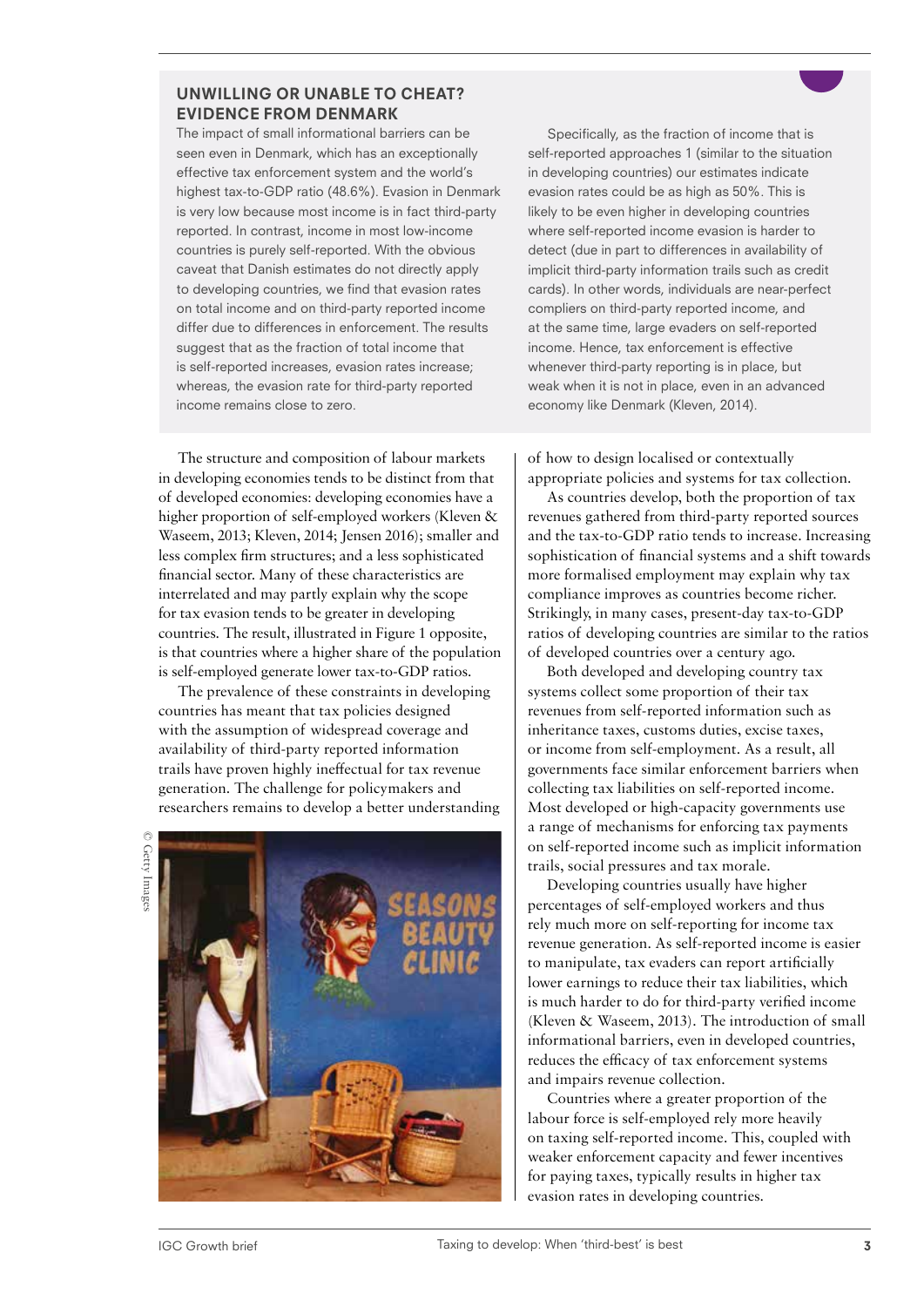# Third-best policies, inefficient in developed countries, may prove efficient in developing countries



A 'first-best' approach to taxation assumes idealised conditions where governments face no barriers to information or enforcement. Under this approach, taxes are lump sum and based on an individual's inherent ability or 'type'.

As illustrated by the Danish case, even the most efficient systems face *some* informational barriers. Therefore developed countries have historically promoted 'second-best' approaches to improve the efficiency of tax collection in the face of information constraints. Commonly recommended policies include taxes on consumption, progressive income taxes, profit taxes, and value-added taxes (VAT) on goods and services.

Accepting that *some* informational barriers are inevitable, second-best policies aim to maximise social welfare with the instruments available, namely taxes on observable transactions (such as income and consumption) not ability. A central result in public economics is that secondbest approaches should promote production efficiency (Diamond-Mirrlees, 1971). Taxes on consumption, wages, and profits are encouraged while taxes on intermediate inputs, turnover, and trade are discouraged for distorting firms' production decisions.

# *"Optimal tax policies and instruments in developing countries may look very different to those in developed countries."*

Both developed and developing countries use second-best taxes. However, the emphasis on production efficiency that characterises second-best policies ignores the constraints to enforcement and administration that face developing countries. In such cases, second-best approaches generate very low levels of revenue. Optimal tax policies and instruments in developing countries may look very different to those in developed countries.

In practice, tax structures of many developing countries incorporate policies that run counter

to second-best approaches (Gordon and Li, 2009; Best et al., 2015). But in contexts with capacity constraints, such policies may prove better for revenue generation. For instance, where evasion on taxable profits is high, turnover taxes provide a broader and thus harder to evade tax base (Best et al., 2015). Production efficiency must be balanced against the need for revenue efficiency in developing countries.

Tax systems that account for differences in context and capacity in developing countries may produce very different policies. Where enforcement capacity and third-party verifiable financial transaction data is limited, policymakers should explore 'third-best approaches'.

Let's consider Minimum Tax Schemes (MTS), an example of a third-best policy commonly adopted by developing countries (Best et al., 2015). Here, firms are taxed either on profits or turnover, depending on which tax liability is larger.

Unlike profit taxes, turnover taxes cannot be evaded by over-reporting costs. In high evasion environments, turnover taxes may generate higher tax revenues than profit taxes.

One of the countries using MTS is Pakistan. A study conducted by IGC researchers in Pakistan demonstrates that turnover taxes could reduce evasion by up to 70% (Best et al., 2015). Gains to revenue efficiency from increased compliance significantly outweigh lost production efficiency. Rather than advocating that production-inefficient taxes be replaced by modern tax instruments, these results indicate that some production-inefficient taxes are better suited to countries with weaker enforcement capacities. Locally appropriate and optimal tax structures require a broader understanding of the trade-offs between production and revenue efficiencies.

Achieving higher tax revenues in developing countries is not simply a matter of increasing taxes – it requires careful consideration to identify optimal tax instruments. In developing countries, reforms to increase revenues must overcome barriers to collection and enforcement. Instruments must be flexible enough to adapt to changing public finance infrastructure and constraints.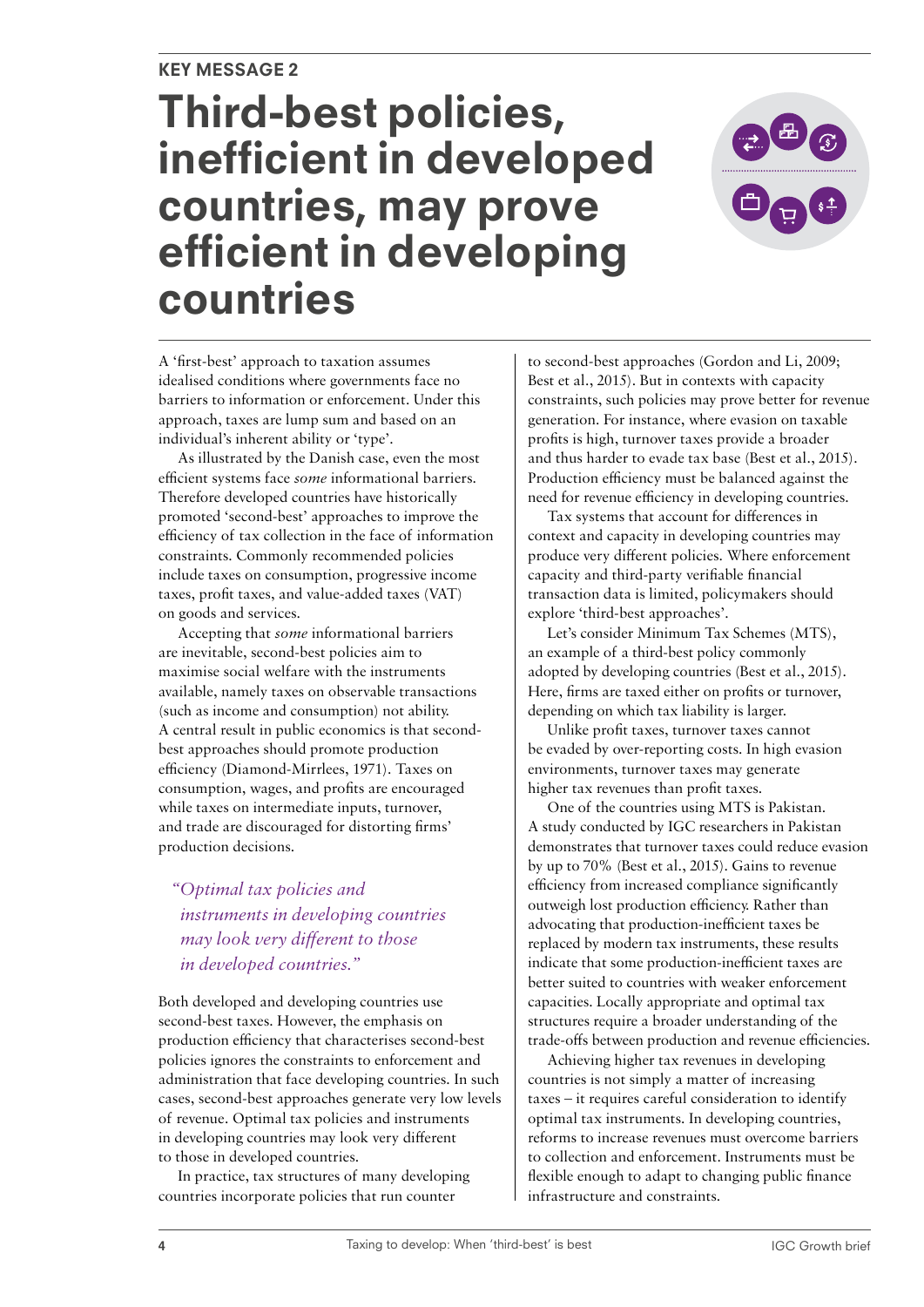# Tax policy approaches: when third-best is best when uniq-pest is best

# FIRST-BEST

First-best approaches form a 'perfect' tax system, with no barriers to information or enforcement. In practice, these are not used as they are impractical and inequitable (e.g., lump sum tax).

# SECOND-BEST THIRD-BEST THIRD-BEST

High-income countries use second-best approaches to tax collection to maintain production efficiency. With good information and enforcement, they can collect 30–40% of GDP in revenue.

Low-income countries use the same approach. But a lack of information and enforcement capacity means that they can typically generate only 10–15% of GDP in revenue.

In many low-income countries, a third-best approach, which addresses limits to information and enforcement, could reduce tax evasion and generate more revenue.

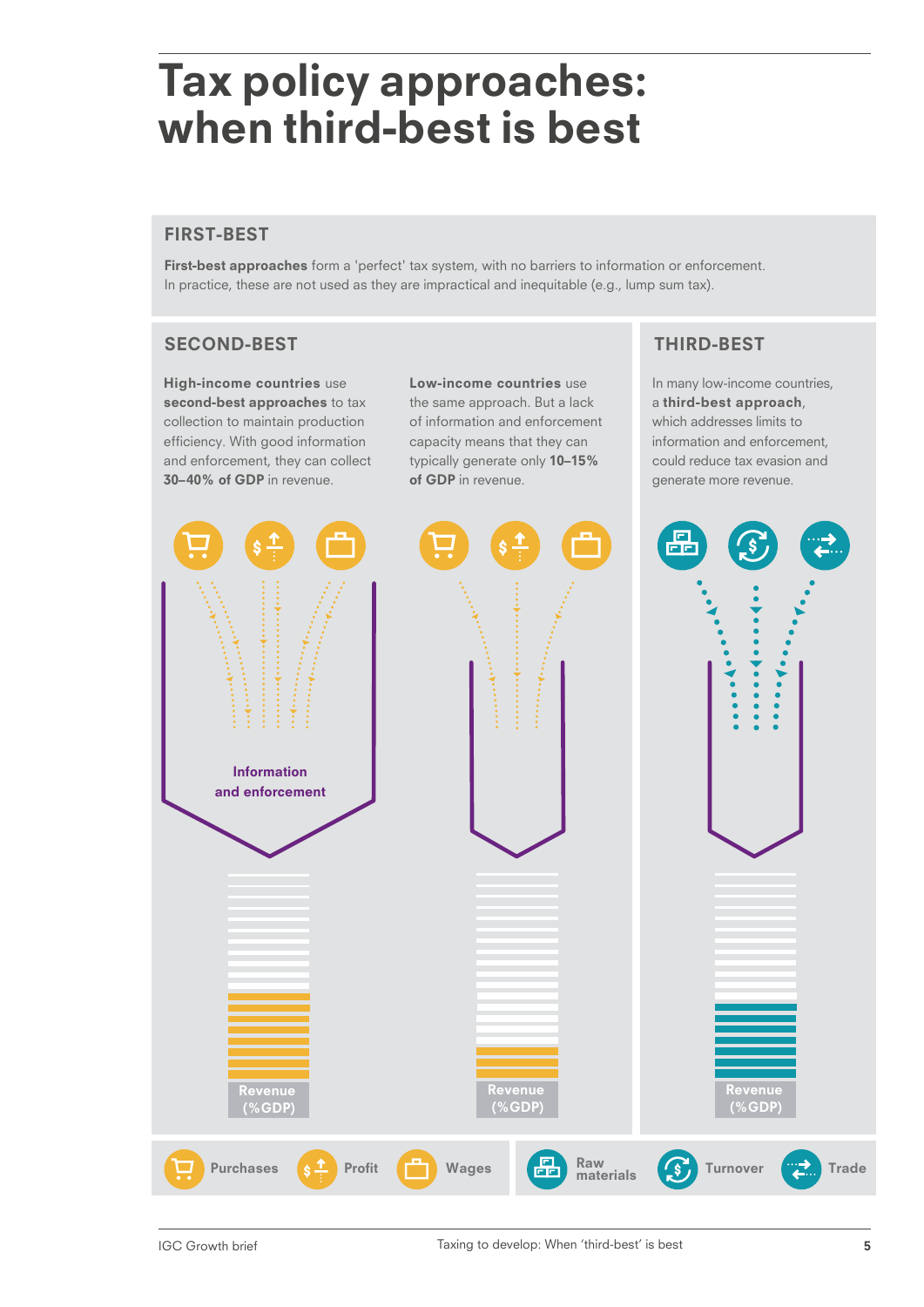# Harnessing social incentives may increase compliance



Standard tax compliance models focus on enforcement. They assume the main motivation citizens have to pay their taxes is the fear of being caught for non-payment or fraud. In developing countries, however, threats to catching tax evaders are much less credible. This raises the question of why citizens in developing countries pay taxes at all, given that the probability of being caught and punished for tax evasion is so low.

*"Citizens' 'tax morale' – their personal willingness to pay taxes – may explain low compliance rates when enforcement is weak."*

# BANGLADESH'S TAXPAYER RECOGNITION PROGRAMME

The National Board of Revenue (NBR) in Bangladesh implemented several innovative programmes aimed at exploiting social incentives and peer-recognition to improve firm tax compliance. Collaborating with IGC researchers, NBR conducted a randomised field experiment to rigorously evaluate these programmes. In neighbourhoods where some firms were already tax compliant, the threat of exposing firms' tax payment behaviour encouraged non-complying firms to start paying taxes. In neighbourhoods using social incentives, firms were up to 6 percentage points more likely to make VAT payments; total tax revenues paid increased by 17% (Chetty et al., 2014).

Universities and charities regularly leverage public interest and social recognition to generate funds (e.g. naming exhibits or buildings after donors). Similar approaches can work for tax collection. Exposing information about firms' tax compliance to peers or the public – in effect shaming non-compliers and rewarding compliers – can alter firm behaviour. If recognition is cheap and firms find it valuable, such programmes may cost-effectively raise revenues.

Public finance research suggests that citizens' 'tax morale' – their personal willingness to pay taxes – may explain low compliance when enforcement is weak. Tax morale is based on the idea that psychological factors such as intrinsic motivation or an individual's civic mindedness, social norms, reciprocity, and cultural values of trust and belief in government all play a significant role in encouraging citizens to pay their taxes. These factors are detailed below:

- 1. **Intrinsic motivation.** Citizens believe that paying taxes is the correct thing to do.
- 2. **Social norms.** Citizens recognise that others in their social group pay taxes, and so fear being ostracised if they do not pay their own.
- 3. **Reciprocity.** Citizens pay their taxes because they receive something in return from the government, such as social security support or public services (transport, education, healthcare, sanitation etc.).
- 4. **Culture.** Cultural values (level of trust in government, political views, etc.) compel citizens to pay taxes.

Tax morale appears to be an important driver of citizens' willingness to pay taxes, but rigorous evidence for how policymakers can raise intrinsic motivation and tax compliance remains relatively scarce. Further research and experimentation is needed to identify how to stimulate intrinsic motivation to comply with taxes, especially in settings with limited tax enforcement capacity. Emerging research focuses on whether linking taxes to service delivery outcomes could improve compliance. For instance, policies that provide incentives to pay taxes could boost tax morale, supplementing or substituting traditional approaches to improving compliance, such as penalties for evasion.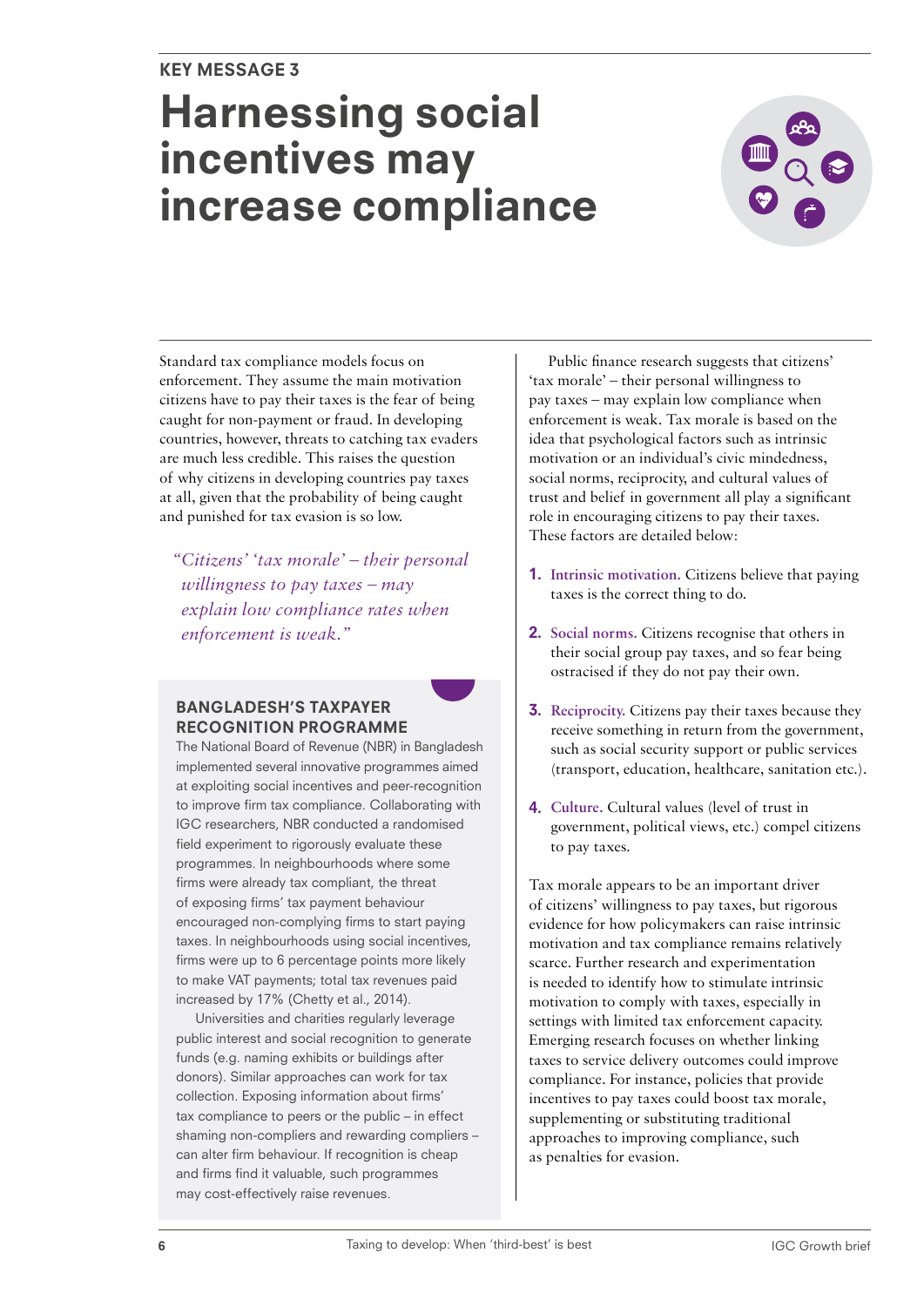# Motivating tax collectors could bridge wider enforcement gaps



While the administration of public service delivery (e.g. healthcare and education) has been widely studied, tax administration has remained largely underexplored. Despite this, good administration is central to effective tax collection. In countries where tax morale and enforcement are weak, tax administrators may exert low effort and/ or be susceptible to corruption.

One of the key reasons for this is that, in many developing countries, incentives for civil servants are poor: pay is relatively low and not tied to performance, career advancement opportunities are limited or uncertain, and there is substantial scope for corruption or abuse of power. Yet the effectiveness of tax systems depends substantially on the motivation of the tax staff responsible for providing public services.

Low motivation among tax collectors contributes to low tax collection and reduced funding for public services, which in turn undermines tax morale. Citizens that fail to receive adequate public services see no reciprocal benefits to paying their taxes. This creates a vicious cycle that inhibits economic growth.

# *"Providing performance-based incentives to tax collectors produced substantial increases in revenue collection."*

To address this problem, the Excise and Taxation Department of the Punjab province in Pakistan tested several innovative schemes focused on improving tax collector performance as part of a multi-year collaboration with IGC researchers.

The goal was to increase revenues for government by incentivising tax collectors to bring in more taxes without over-taxing citizens. The study finds that providing performance-based incentives to tax collectors produced substantial increases in revenue collection. Treatment areas where incentives were introduced outperformed control areas by a margin of over 13 percentage points in total revenue collections over the two-year study period. Importantly, the increase in revenue more than paid for the cost of the incentive reward scheme.

The study also found that more transparent, simpler schemes work best, such as explicitly linking incentives to clearly defined performance measures that leave limited room for subjectivity. However, the research also found that in cases where collusion is possible, performance-based pay can lead to undesirable outcomes by enhancing the tax collectors' bargaining power to extract side payments. In such cases, complementary efforts are needed to raise the costs of collusion and increase the perceived returns to paying taxes.

Strengthening tax administration is crucial for improving the government's ability to enforce its tax policies and collect revenues. New research is testing the effectiveness of offering non-financial incentives to tax collectors, including transfers to more desirable posting locations as a reward for strong performance.